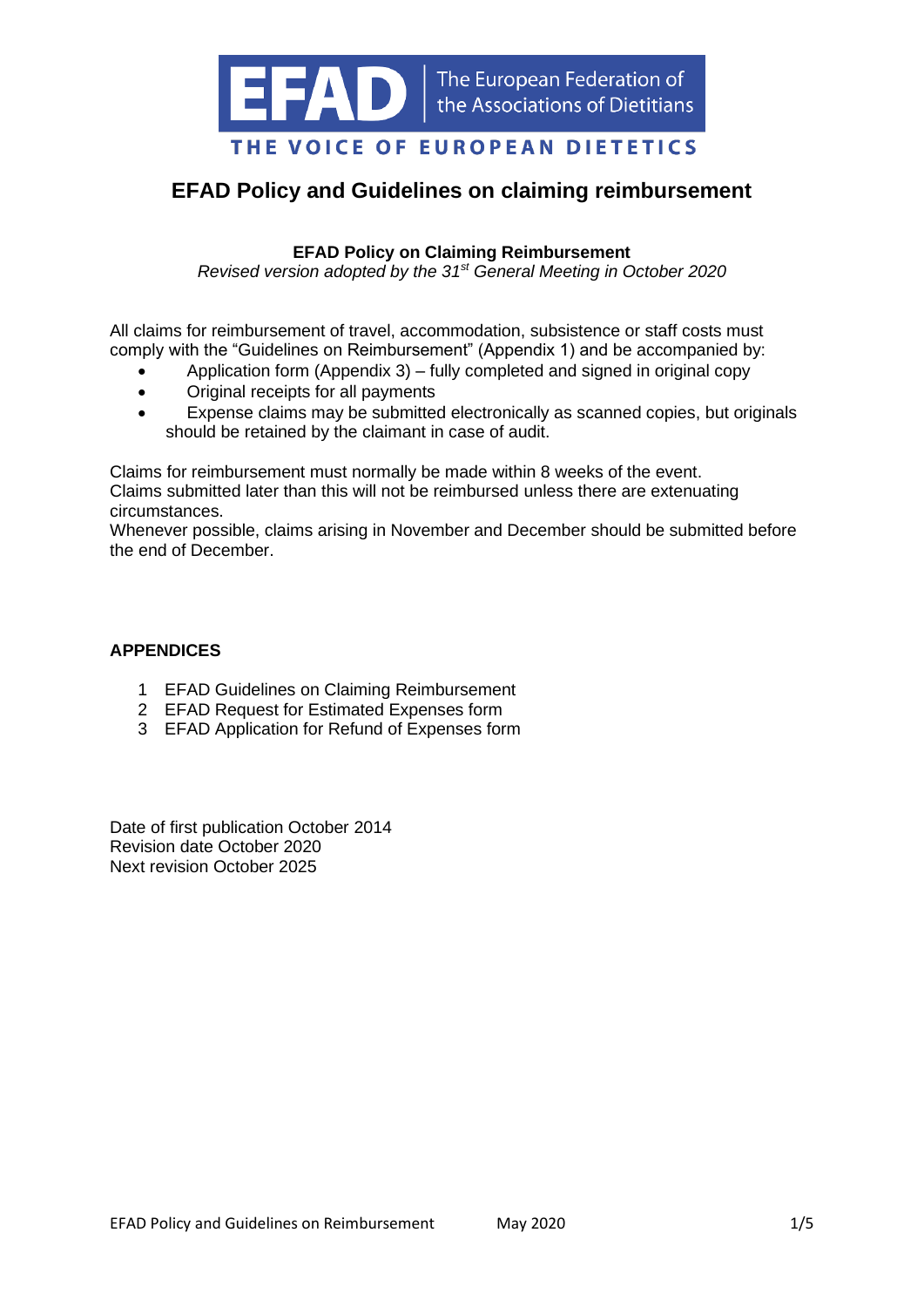

#### **APPENDIX 1**

## **EFAD Guidelines for Claiming Reimbursement**

The EFAD Governance guidelines state that representatives, experts and members of the following committees will not be reimbursed for their time/work, but that any previously approved activities on behalf of EFAD will be reimbursed:

- Executive Committee
- Education & Lifelong Learning Committee (ELLLC)
- Professional Practice Committee (PPC)
- Research and Evidence Based Practice Committee (REBPC)
- Conference Organising Committee (ECOC)
- Conference Programme Committee (ECPC)
- European Specialist Dietetic Network Committees (ESDN)
- Students Network Committee (ENDietS)

Where claims are expected to exceed €600 the "EFAD Request for Estimated Expenses" (Appendix 2) must be completed and returned as a scanned copy to the EFAD secretariat [secretariat@efad.org](mailto:secretariat@efad.org) for approval.

All claims for reimbursement must be made using the EFAD claim for reimbursement form (Appendix 3).

Only expense claims complying with the EFAD Policy on Claiming Reimbursement will be reimbursed.

Committees which have an annual, variable budget allocated to them (ELLLC, PPC & REBPC) are expected to meet all their committee expenses from that budget. The annually granted committee budget will depend on the EFAD budget and will be reassessed by the Executive Committee on a yearly base.

Committee expenses include:

- Committee members' travel, accommodation, cancellation insurance and subsistence expenses for:
	- o Attending face to face committee meetings
	- o Attending conferences to deliver workshops/presentations
	- o Attending meetings to promote or develop the work of the committee
- Registration fees
- Meeting room rental
- Purchase of any materials

EFAD reimburses following expenses:

- Travel costs from home or place of work to the meeting site (plane, train, car, metro, taxi, parking expenses)
- Hotel accommodation
- Subsistence
- Miscellaneous (registration costs, postage, copy costs, internet access, travel insurance, etc.)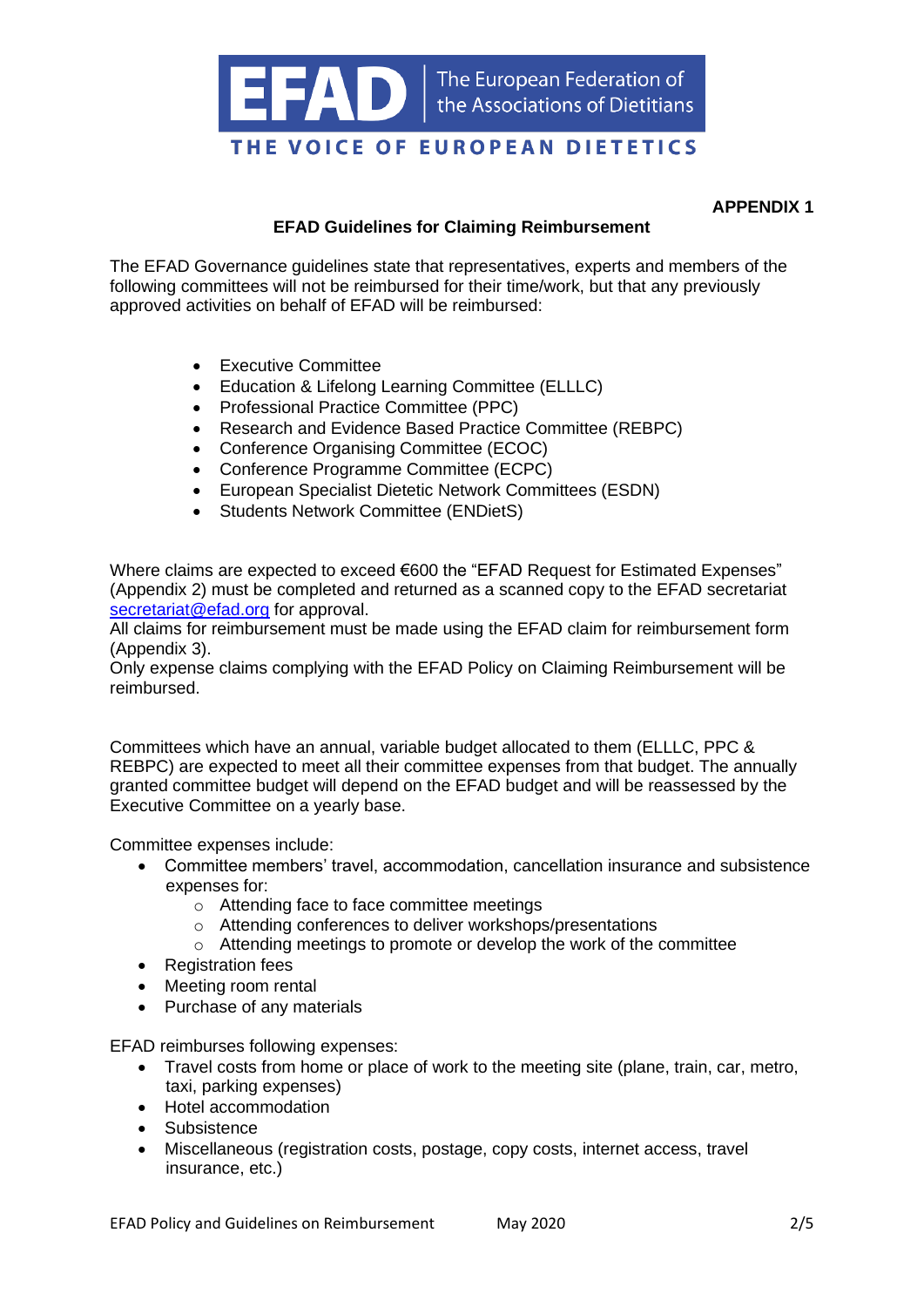The European Federation of the Associations of Dietitians

## THE VOICE OF EUROPEAN DIETETICS

#### **Travel**

Travel must be undertaken using the most cost-effective means reasonable.

Requests for estimated expenses (when expected to exceed  $\epsilon$ 600) should indicate the cost of alternative travel.

Travel should normally be by second class rail, using pre-booked tickets. Air travel should normally only be used for journeys of over 400km unless it is cheaper than train or car travel. The cost of travel by private car shall be reimbursed at the rate of  $\epsilon$ 0,30 per km.

Taxi travel should be avoided unless public transport is unavailable or deemed unsafe (such as late at night).

Travel insurance to cover costs of cancellation of flight/train for individual journeys only should be purchased if not already covered by other means. The cost will be reimbursed. It is important to recognize the inability to travel should be as covered in the policy e.g. hospital admission etc. If in doubt please contact EFAD secretariat [secretariat@efad.org](mailto:secretariat@efad.org) for approval.

Travel costs must be given in the currency concerned and substantiated by electronic copy of original ticket. No refund will be made without scanned copies of original receipts. If the price is not shown on the ticket, a copy of the invoice must be submitted.

#### **Accommodation and Subsistence**

Hotel accommodation will be reimbursed for the minimum number of days required to fulfill the representation.

Accommodation and subsistence expenses will be reimbursed on an actual basis – there is no daily rate allowance. Claimants are requested to keep claims as low as possible. Claims above the European Commission rates (2016) shown below will only be reimbursed to the ceiling levels.

Daily amounts include all costs associated with the stay in the country concerned. If there is no overnight stay, the maximum amounts are reduced by 50%.

| ngin olay, tho maximum uniounto are reduced by<br><b>Country</b> | <b>Hotel ceiling (Euros)</b> | <b>Maximum Daily Amount</b> |
|------------------------------------------------------------------|------------------------------|-----------------------------|
| Austria                                                          | 132                          | 102                         |
| Belgium                                                          | 148                          | 102                         |
| <b>Bulgaria</b>                                                  | 135                          | 57                          |
| Croatia                                                          | 110                          | 75                          |
| Czech Re                                                         | 124                          | 70                          |
| Cyprus                                                           | 140                          | 88                          |
| Denmark                                                          | 173                          | 124                         |
| Estonia                                                          | 105                          | 80                          |
| Finland                                                          | 142                          | 113                         |
| France                                                           | 180                          | 102                         |
| Germany                                                          | 128                          | 97                          |
| Greece                                                           | 112                          | 82                          |
| Hungary                                                          | 120                          | 64                          |
| Ireland                                                          | 159                          | 108                         |
| Italy                                                            | 148                          | 98                          |
| Latvia                                                           | 116                          | $\overline{73}$             |
| Lithuania                                                        | 117                          | 69                          |
| Luxembourg                                                       | 148                          | 98                          |
| Malta                                                            | 138                          | 88                          |
| Netherlands                                                      | 166                          | 103                         |
| Poland                                                           | 116                          | 67                          |
| Portugal                                                         | 101                          | 83                          |
| Romania                                                          | 136                          | 62                          |
| Slovak Rep                                                       | 100                          | 74                          |
| Slovenia                                                         | 119                          | 84                          |
| Spain                                                            | 128                          | 88                          |
| Sweden                                                           | 187                          | 117                         |
| <b>UK</b>                                                        | 209                          | 125                         |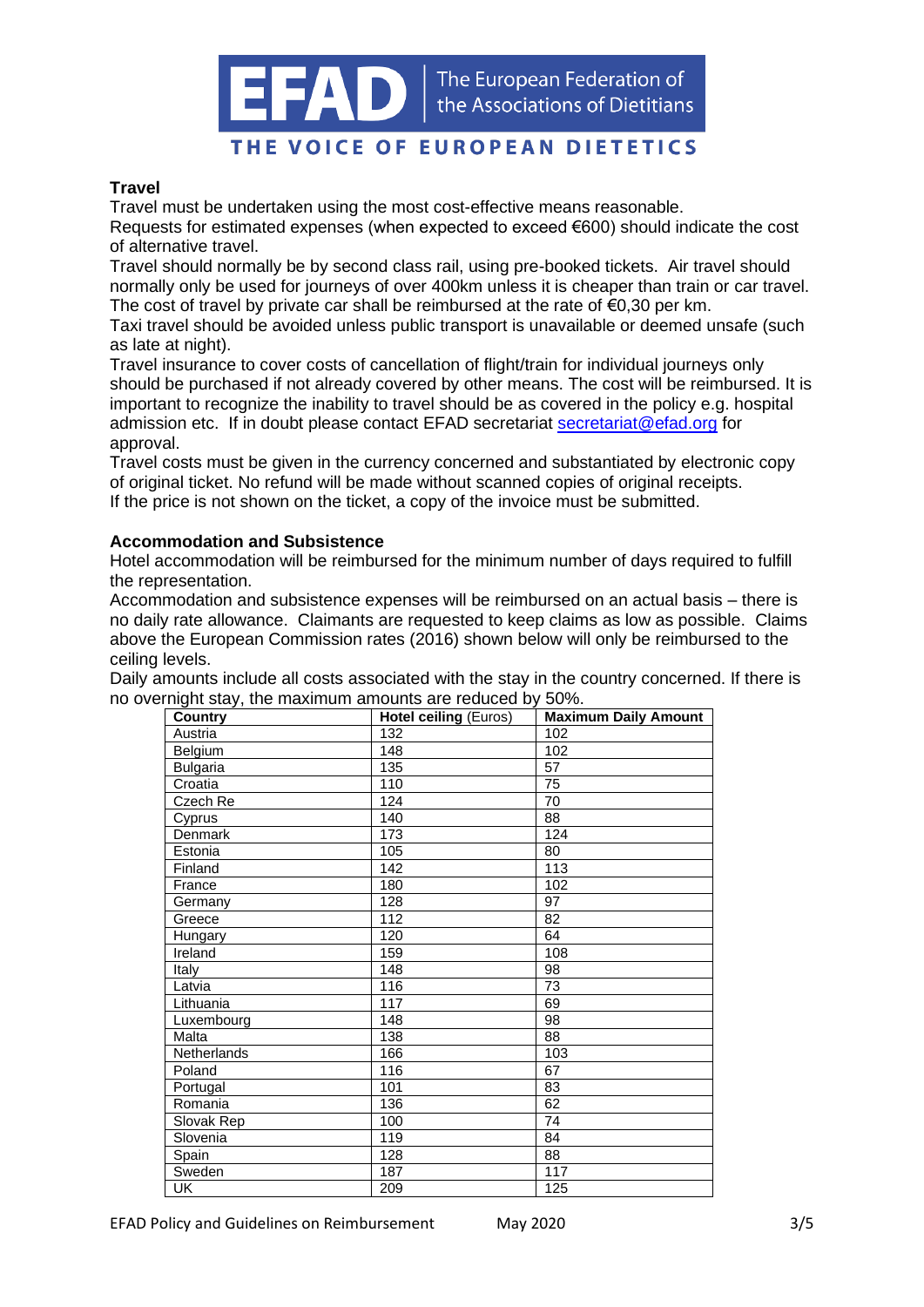

**APPENDIX 2**

#### **EFAD Request for Estimated Expenses**

*To be completed only when expenses are expected to exceed €600*

Please fill in the following form and send it to the EFAD secretariat [secretariat@efad.org](mailto:secretariat@efad.org) at least 6 weeks before travel is due to take place, if possible.

#### **PARTICIPANT**

| Name           |  |
|----------------|--|
| Email          |  |
| Address        |  |
| Committee/     |  |
| representation |  |

#### **DATE AND PLACE**

| Meeting/<br>representation |  |
|----------------------------|--|
| Date                       |  |
| Place                      |  |

## **ESTIMATED EXPENSES**

| Item (eg Bus, Train, Flight, Hotel, Food) | Amount in<br>local currency | Amount in<br>Euros |
|-------------------------------------------|-----------------------------|--------------------|
|                                           |                             |                    |
|                                           |                             |                    |
|                                           |                             |                    |
|                                           |                             |                    |
|                                           |                             |                    |
|                                           |                             |                    |

\_\_\_\_\_\_\_\_\_\_\_\_\_\_\_\_\_\_\_\_\_\_\_\_\_\_\_\_\_\_\_\_\_\_ Date / Signature